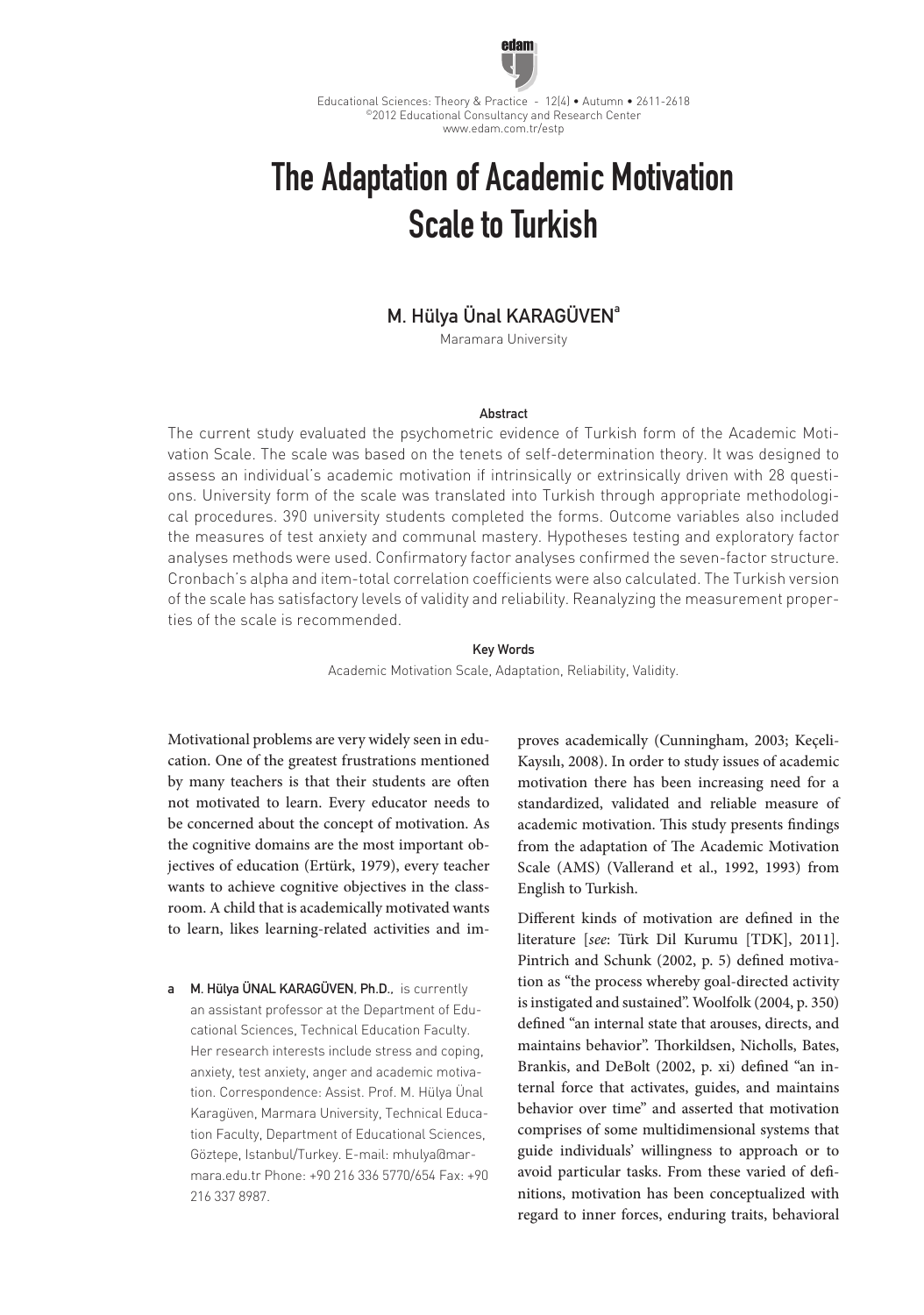responses to stimuli and sets of beliefs and affects (Evans, 2000). Practically, motivation is also known as academic engagement and is identified as the most influential of all the factors that affect student performance (Francis et al., 2004). Moreover, it is suggested that motivation is the only factor that directly impacts academic achievement; all other factors affect achievement through their effect on motivation. Academic achievement related motivation involves a rather complicated set of issues (Stipek, 2002, p. 12) described as "The cognitive, emotional, and behavioral indicators of students' investment in and attachment to education" (Tucker, Zayco, & Herman, 2002, p. 477). Many factors influence the development and use of motivation strategies of students (Ellis & Worthington, 1994; Matuga, 2009; McCaslin & Hickey, 2001; Pintrich & De Groot, 1990; Renchler, 1992; Scheuermann, 2000; Winne, 2001; Zimmerman, 1990, 1994, 2001). One such factor is the student's perception of themselves as being intrinsically or extrinsically motivated to engage in learning activities within educational environments (Barron & Harackiewicz, 2001; Elliot & Thrash, 2001). Another factor is the student's perceived self-efficacy, which is defined as people's beliefs about their capabilities. Self-efficacy determines how people feel, think, motivate themselves and behave. Such beliefs produce these diverse effects through four major processes. They include cognitive, motivational, affective and selection processes (Bandura, 1994, 1997). Aksan and Koçyiğit (2011) studied a group of Turkish students found that self-efficacy levels of students were very low. From this result, it can be implied that the students also have problems of academic motivation. In another study, Turkish teachers and school counselors reported that low academic performance, motivational problems and test anxiety are very common in today's classrooms (Uzbaş, 2009). Such findings demonstrate a need to examine students' motivational problems. Valid and reliable Turkish instruments are needed to determine students' academic motivation levels. The Turkish form of the AMS may be used to study on the academic motivation problems of Turkish students.

The AMS is a self-report scale developed on the tenets of self-determination theory (Deci & Ryan, 1985). In this theory, humans are assumed to be active, growth-oriented organisms that have an innate desire for stimulation and learning from birth, which is either supported or discouraged within their social environment (Deci & Ryan, 1985, 2000). There is a dialectical relationship between people, as innately active organisms, and the social

2612

environment. Within social environments, people attempt to satisfy three innate or fundamental psychological needs; competence, autonomy and relatedness (Ryan & Deci, 2000). At the end of the interaction between these needs and the environment, three specific types of motivation are differentiated. Firstly, intrinsic motivation- the drive to pursue an activity simply for the pleasure or satisfaction derived from it, secondly, extrinsic motivation- pursuing an activity out of a sense of obligation, or as a means to an end and thirdly, amotivation- the absence of intent or drive to pursue an activity due to one's failure to establish contingencies between the activity and their behavior (Deci & Ryan, 1985, 2000). Additionally, Deci and Ryan (1985) distinguished four types of extrinsic motivation: external regulation, introjected regulation, identified regulation and integrated regulation. These four types of extrinsic motivation show differences in the degree of self-determination that the individual associates with the behavior. More internalized or more integrated behaviors produce a greater sense of self-determination. Later, based on one of the propositions that intrinsic motivation may be driven by specific, differentiated factors (Deci, 1975), three types of intrinsic motivation were added to this original theory by Vallerand et al. (1992). Firstly, to know; the desire to perform an activity for the enjoyment one receives while learning new things. Secondly, to accomplish; the desire to perform an activity for the satisfaction one receives from accomplishing or creating new things. Thirdly, to experience stimulation; the desire to perform an activity for the experience one receives while experiencing sensory stimulation which may reflect either intellectual or physical sensations (Vallerand et al., 1992). Researchers have suggested that more intrinsically motivated individuals have better psychological well-being and derive more satisfaction from a number of life's activities. Moreover, they employ deeper-level processing strategies and perform better academically (Grolnick & Ryan, 1989; Miserandino, 1996; Ryan & Deci, 2000). These kinds of results emphasize the importance of research on the consequences of intrinsically and extrinsically motivated behavior. Hence, to measure academic motivation, there has been a requirement for functional measurement tools to distinguish intrinsic and extrinsic motivation. However, there have been very limited well-known, structured and standardized instruments available either originally developed in Turkish or adapted to Turkish from a different language. Test adaptation from one culture to another is preferable to developing a new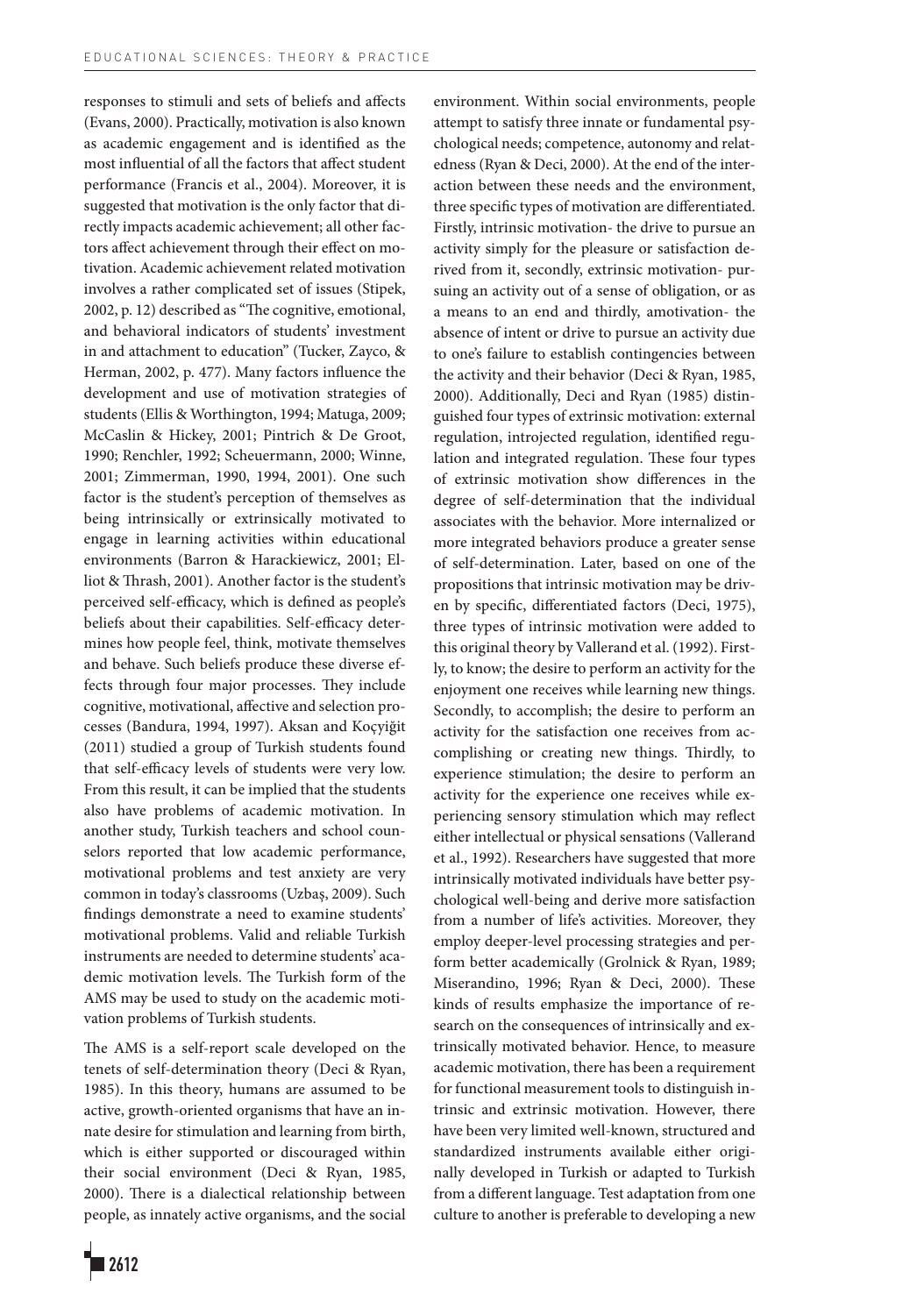test, as adaptation of an existing tool saves time, facilitates comparative studies of cultural groups, and facilitates standardized assessment (Hambleton, Merenda, & Spielberger, 2005). One of the education-related motivation instruments adapted to Turkish is The Motivated Strategies for Learning Questionnaire (MSLQ) (Pintrich, Smith, Garcia, & McKeachie, 1991). The MSLQ was adapted to Turkish by Karadeniz, Büyüköztürk, Akgün, Çakmak, and Demirel (2008). The MLSQ is an 81 item selfreport questionnaire designed to assess university students' motivational orientations and their use of different learning strategies. The motivation section includes 31 items and 6 subscales; the learning strategy section includes 50 items and 9 subscales. These subscales can be used single or in combination depending on the researchers' purpose.

In addition to motivation, test anxiety has also been adduced as a factor in poor educational performance. Many students feel anxious or nervous when taking tests at school. Test anxiety involves a combination of physiological over-arousal, nervousness, worry and apprehension about test performance, and often interferes with normal learning and lowers test performance (Speilberger, 1979). Test anxiety varies individually in duration and intensity. The level of test anxiety can be assessed by instruments. One of the very widely used inventories is The Test Anxiety Inventory (TAI; Speilberger, 1980). It has a particular application to the assessment and treatment of test anxiety in student populations. In this study, the Turkish form of TAI is used for the assessment of test anxiety.

As mentioned previously, according to self-determination theory, social environment has an important role in motivation; "social contexts either stifle or promote intrinsic motivation" (Deci & Ryan; 2000, p. 262). Motivation may be mediated by individual differences in social competence. As a form of social competence, communal mastery is define as the belief that one is capable of successful goal attainment by virtue of being closely interconnected with others (Hobfoll, Jackson, Hobfoll, Pierce, & Young, 2002; Hobfoll, Schroder, Wells, & Malek, 2002). Hobfoll and colleagues developed a scale to assess communal mastery; this study uses the Turkish form of this scale, together with the Turkish forms of the TAI and AMS.

#### **Purpose**

The purpose of this study is to adapt AMS (Vallerand et al., 1992, 1993) into Turkish by examining the findings of trilateral equivalence, reliability and validity analyses.

#### **Method**

#### **Participants and Procedure**

This study included 390 university students. Study group consisted of two separate groups; 88 undergraduates for the transliteral equivalence study and 302 undergraduates for the reliability and validity study. All group consisted of seniors. For the transliteral equivalence study participants were administered two different test batteries. Tests were approximately two weeks apart, with the English form first and the Turkish form second, and conducted in group settings on two occasions. Participation was arranged voluntarily, with informed consent in the classroom environment. Students were recruited without regard to gender. Instructions were read aloud by trained proctors before students began responding. Sufficient time was provided for all students to complete each instrument. Average age was 23 (range 20-30 years) and 73% of the participants were male and 27% were female.

#### **Measures**

A nine-item questionnaire was used to collect demographic data. In addition to Turkish forms of the scales, the original English forms of AMS and communal mastery scale (CMS) were used. Additionally, Turkish forms of TAI were also used together with these scales. Totally, Turkish test sets consisted of three scales and one questionnaire.

**Academic Motivation Scale (AMS):** The AMS (Vallerand et al., 1992, 1993) consists of 28 items and seven subscales. The scale has a French version as well (Vallerand, Blais, Brière, & Pelletier, 1989). Based on self-determination theory, the scale is divided into seven subscales, reflecting one subscale of amotivation, three subscales of intrinsic motivation and three subscales of extrinsic motivation. Seven subscales named in Turkish: Intrinsic Motivation to Know (IMTK): İçsel Motivasyon Bilme (İMBİ); Intrinsic Motivation to Accomplish (IMTA): İçsel Motivasyon Başarma (İMBA); Intrinsic Motivation to Experience Stimulation (IMES): İçsel Motivasyon Hareket (İMH); Extrinsic Motivation External Regulation (EMER): Dışsal Motivasyon Düzen (DMD); Extrinsic Motivation Introjected Regulation (EMIN): Dışsal Motivasyon Kendini İspat (DMKİ); Extrinsic Motivation Identified Regulation (EMID): Dışsal Motivasyon Tanınma (DMT) and Amotivation (AMOT): Motivasyonsuzluk (MS). The items are rated on a sevenpoint scale, ranging from 1 (does not correspond at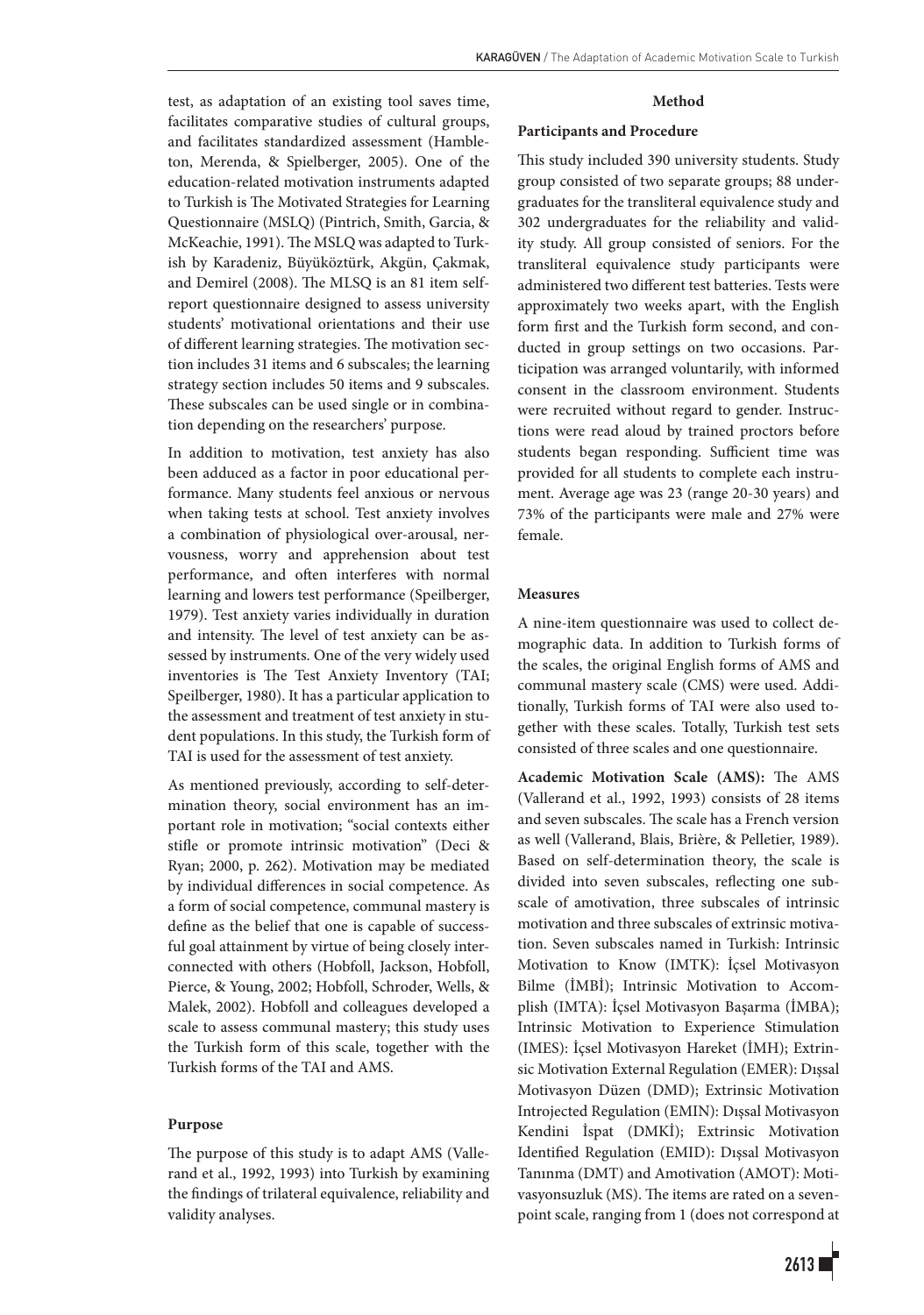all) to 7 (corresponds exactly). Each subscale consists of four items; thus, subscale scores can range from four to twenty-eight. A high score on a subscale indicates high endorsement of that particular aspect of academic motivation.

**Test Anxiety Inventory (TAI);** Turkish form of TAI (Speilberger, 1979) was developed by Öner (1990). The Turkish name of TAI is Sınav Tutumu Envanteri (STE). The scale consists of 20 items or statements. Respondents indicate how frequently they experience specific anxiety symptoms in an examination situation on a four-point scale ranging from 1 (not at all) to 4 (very much so). The STE provides three scores; a total score, a worry subscore and an emotionality subscore. Eight of the items measure the worry component and twelve measure the emotionality component. The total score consist of both subscales. In this study Cronbach's alpha was 0.93 for total scores, 0.85 for worry and 0.89 for emotionality subscores.

**Communal Mastery Scale (CMS):** Communal mastery assessed via the CMS (Hobfoll, Schröder et al., 2002) which was developed from two commonly employed measures of mastery (Pearlin, Lieberman, Menaghan, & Mullan, 1981) and selfefficacy (Schwarzer, 1993). CMS was adapted to Turkish and used in related studies (Karagüven, 2005). The scale consists of 10 items. Responses were based on a four-point scale from 1 (strongly disagree) to 4 (strongly agree). Students were asked to indicate the degree to which they agreed with the statements, for example, "With the help of those close to me I have more control over my life" or "I can meet my goals by helping others meet theirs". Cronbach's alpha was 0.69 in this study.

#### **Results**

For the transliteral equivalence, original forms were administered to 88 seniors from the English Language department of Marmara University at the beginning of the study. Alpha was 0.87 for this group. Secondly, items were translated into Turkish by a team of English linguistic experts. After translation, back-translation was conducted by a native English speaker. Expert opinion was also obtained for the Turkish items. The Turkish form of the AMS is referred to as AMÖ. Turkish forms were administered to the same group within two weeks and the correlation values for total scores and subscores ranged from  $0.47$  ( $p \le 0.01$ ) to  $0.77$  $(p \le 01)$  for total score and subscores. Additionally, correlations were ranging from 0.29 ( $p \le 0.05$ ) to 0.68  $(p \le 01)$  between English and Turkish items. From these results, it can be said that the Turkish and English forms of the scale were related and similar to each other.

#### **Validity**

For criterion-related validity, to examine the construct validity of the AMÖ, the related construct of STE (Öner 1990; Spielberger, 1979) and ÇDÖ (Hobfoll, Schröder et al., 2002) were administered to 88 participants along with the AMÖ. The correlations were statistically significant, especially between AMÖ and ÇDÖ, and ranged from 0.11  $(p \le 0.05)$  to 0.23  $(p \le 0.01)$  for subscales. Only three subscales of AMÖ (DMKI, DMD and MS) were significantly correlated with two subscales (worry and emotionality) and total scores of STE. The correlation values ranged from  $0.29$  ( $p \le 0.05$ ) to  $0.39$  $(p \le 01)$  for MS and from 0.12 ( $P \le 0.05$ ) to 0.21 (*p*)  $\leq$ .01) for DMKİ and DMD. High and statistically significant correlations suggest that the constructs are relevant to each other. Significant relationships with other scales provided evidence for the concurrent validity of the scale.

Hypotheses testing method was used for the distinctive validity. T-test results showed statically significant differences in the AMÖ's five subtests between students who were satisfied with their school and those students who were not; IMTK (t=-3.90, sd=5.07, *p*<.001), IMTA (t=-4.50, sd=4.60, *p*<.001), IMES (t=-1.91, sd=4.85, *p*<.05), EMID (t=-6.98, sd=5.08, *p*<.001), MS (t=-6.73, sd=6.83, *p*<.001). The mean scores of the same subscales showed significant differences between students who preferred the school by himself/herself and those who did not; IMTK (t=-2.04, sd=5.39, *p*<.05), IMTA (t=-2.37, sd=4.60, *p*<.01), IMES (t=-2.08, sd=4.76, *p*<.05), EMID (t=-4.32, sd=5.22, *p*<.001), MS (t=-3.56, sd=6.71, *p*<.001). Analyses of variance (ANOVA) results showed that academic achievement levels differed significantly for six subscales; IMTK(F<sub>(3,290</sub>=5.527, *p*<.001), IMTA (F(3,290)=6.718, *p*<.000), IMES (F(3,290)=2.598, *p*<.05), EMID (F<sub>(3,290</sub>)=4.526, *p*<.004), EMIN (F<sub>(3,290</sub>)=3.467, *p*<.01), MS (F<sub>(3,290</sub>)=9.009, *p*<.000).

The explanatory factor analysis (EFA) method was used to test the construct validity. At the beginning of factor analysis KMO and Bartlett's test was conducted. KMO and Bartlett's test showed whether the sample size was sufficiently large to ensure analysis. The results showed that the sample size was enough (.883,  $p \le 0.001$ ) to analyze and that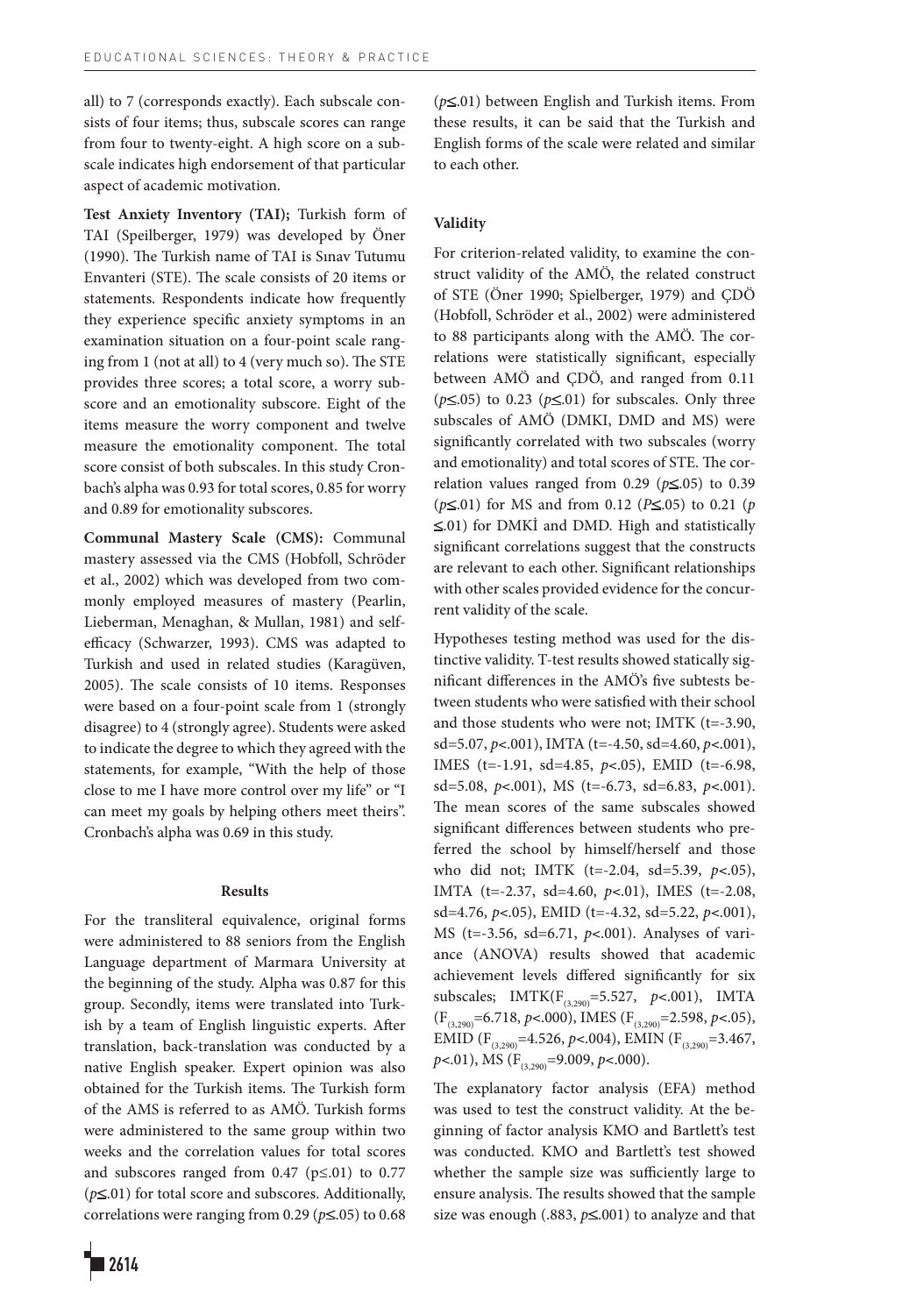subtests were related to each other (Tonta, 2008). Principal component analysis was conducted for extraction. Varimax rotation with Kaiser Normalization extracted the factors from the items. According to results for factor loading of items in the preliminary factor rotated component matrix; 1 (-2.552E-02), 14 (-3.801E-02) and 25 (-4.639E-02) were grater than 0.40 in more than one factor. Therefore, items 1, 14 and 25 were eliminated in the second factor analysis (Büyüköztürk, 2002). Following the second analysis; five factors were extracted with eigenvalues greater than 1.00, accounting for 58.06% of the total variance. Factor 1 explained 15.58% of the variance and contained nine items; 2, 4, 9, 16, 13, 23, 6, 18, 11. These items were related to the intrinsic motivation subscales therefore, this factor was entitled "intrinsic motivation". Factor 2 explained 12.16% of the variance and comprised four items; 26, 19, 5, 12. This factor was entitled "amotivation". Factor 3 explained 11.23% of the variance and contained five items; 28, 21, 7, 27, 20. This factor was entitled "introjected regulation and to accomplish". Factor 4 explained 10.37% of the variance and consisting of three items; 8, 22, 15. This factor was entitled "external regulation". Factor 5 explained 8.7% of the variance and consisted of four items; 17, 24, 10, 3. This factor was entitled "identified regulation". Because of the higher total variance (58.06%), the scale could also have only one general factor.

After the explanatory factor analysis, factorial structure of AMÖ was examined in LISREL (Trial version 8.80) via confirmatory factor analysis (CFA) method by using maximum likelihood estimation (Jöreskog & Sörbom, 1993, 1996; Marsh & Hocevar, 1988). CFA is a special form of factor analysis that is used to test whether measures of a construct are consistent with a researcher's understanding of the nature of that construct or factor (see. Anderson & Gerbing, 1984; Bentler, 1990; Cole, 1987; Hu & Bentler, 1999; Marsh, Balla, & McDonald, 1988]. Goodness of fit statistics were determined for a model with 7 factors in the original scale giving; χ2(df=329, p=.000)=1017.74, χ2/ df =3.094, CFI (Comparative Fit Index)=.94, NFI (Normed Fit Index)=.91, NNFI (Non-Normed Fit Index)=.93, GFI (Goodness-of-Fit Index)=.84, AGFI (Adjusted Goodness-of-Fit Index)=.81, IFI (Incremental Fit Index)=.94, RMR (Root Mean-Square Residual)=.18, SRMR (Standardized Root Mean-Square Residual)=.65, RMSEA (Root Mean Square Error of Approximation)=.73, 90% RMSEA =.068-.079. These values show that the tested model produced a satisfactory goodness of fit.

### **Reliability**

Internal consistency coefficient and standard error of measurement techniques were used to test the reliability of the Turkish version of the AMS. Cronbach's Alpha, mean, standard deviation and itemtotal correlation coefficients values were calculated for internal consistency. Cronbach's Alpha of the AMÖ was 0.67 compered with 0.87 for the English version. In the end of the item-total correlation, the correlation values ranged from 0.22 to 0.64 for total scores, and from 0.30 to 0.73 for subscores. Except for MS, there were statistically significant and positive correlations, from 0.79 ( $p \le 0.01$ ) to 0.27 ( $p \le 0.01$ ) between all subtests. MS (amotivation) showed insignificant and negative correlations, from -.002 to  $-.380$  ( $p \le 01$ ) with all subtests. Standard error of measurement was also used for reliability analyses and ranged between 0.40 and 2.93 points. Thus, an individual's subscore may differ as much as between a half point and three points.

# **Conclusion**

Adaptation studies are topics of major interest for educational research because they provide opportunities to collect reliable and valid data for new studies. The concept of motivation has been one of the most essential components of education. There has been a growing need for reliable and valid Turkish-language instruments to study motivational problems in education. This study examined the adaptation findings of the Turkish form of AMS (Vallerand et al., 1992, 1993) which is based on Deci and Ryan's self-determination theory. Firstly, the original English forms of AMS and CMS were administered to a group of English Language students: alpha values were 0.87 and 0.69 for this sample indicating that the items included in the original forms were understandable for Turkish university students. Secondly, after the translation and back-translation processes a Turkish version of AMS was produced and termed "Akademik Motivasyon Ölçeği-AMÖ". Thirdly, to test for transliteral equivalence, Turkish forms of the scale were given to the same groups of university students within two weeks. The correlation values showed that the Turkish and English forms of the scale were similar to each other. Fourthly*,* to examine the construct validity of the AMÖ, the related constructs of STE and ÇDÖ were administered to participants along with the AMÖ. Significant correlations suggesting that the constructs are relevant to each other. Significant relationships, especially with ÇDÖ, provided evidence for the concurrent validity of the scale. Fifthly, hypotheses testing method was used to examine the distinctive valid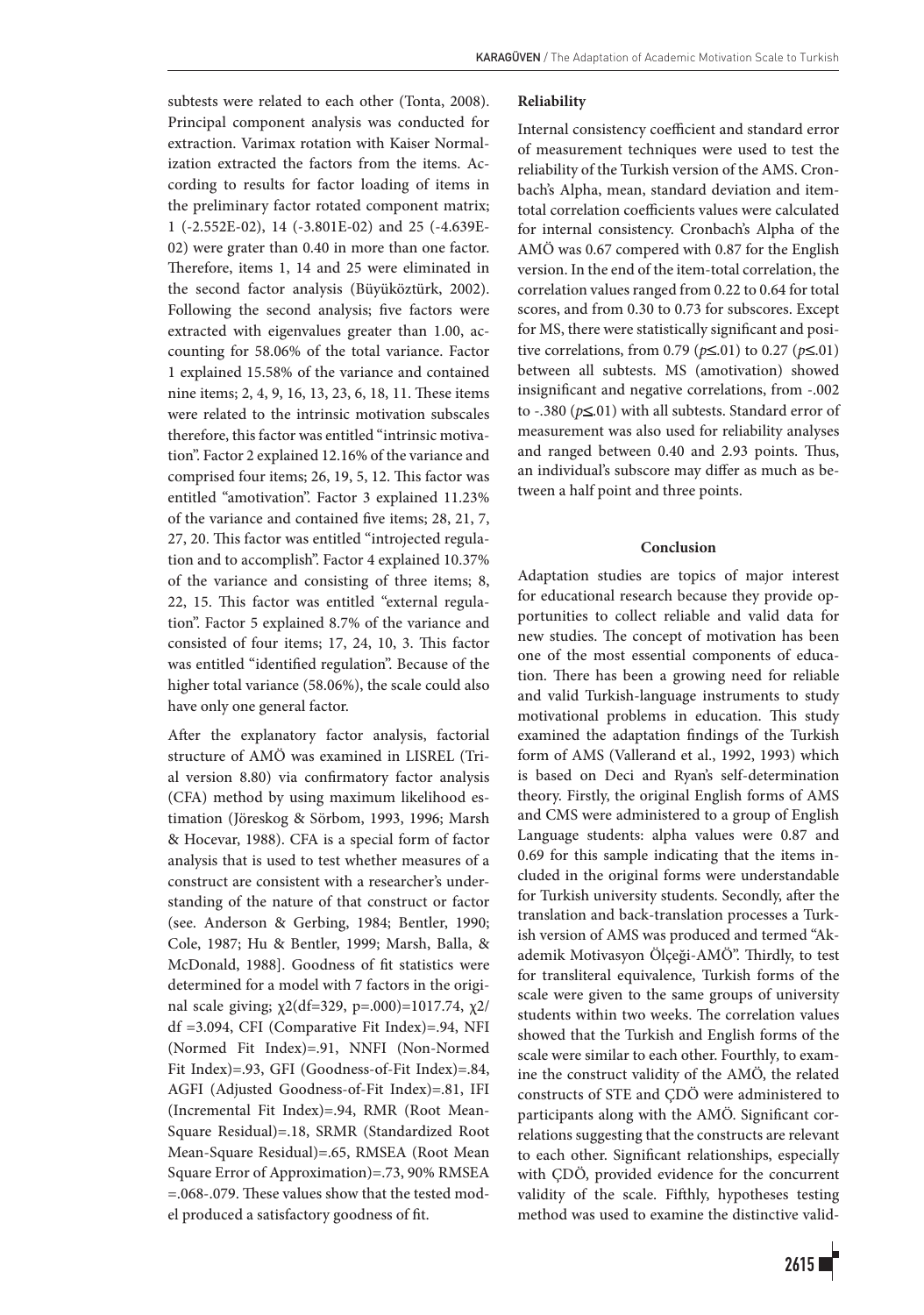ity. According to T-test and analyses of variance, mean scores of subtest of AMO showed significant differences for some variables such as; satisfaction from school, to prefer school by himself or herself, and most importantly, academic achievement. These were distinctive factors for the mean scores of subtests. Sixthly, KMO and Bartlett's test's results showed that the sample size was sufficiently large for factor analysis, and that subtests were related to each other. Seventhly, three items were eliminated in the second explanatory factor analyses. Results showed that the AMÖ has 25 items and 5 factors. The scale could also have only one general factor. Eighthly, the factorial structure of AMÖ was examined via confirmatory factor analysis method. The seven factors model tested for AMÖ showed a satisfactory goodness of fit. Ninthly, Cronbach's alpha measures, means, standard deviations and item-total correlation coefficients were calculated for internal consistency. Cronbach's alpha values of the AMÖ's subscores were between 0.67and 0.87 and between 0.83 and 0.86 for the English version (Vallerand et al., 1993). Internal consistency of the original English AMS was examined in various previous studies and alpha values were reported between 0.70, 0.77 (Cokley, 2000; Cokley, Bernard, Cunningham, & Motoike, 2001) and 0.90 (Fairchild, Horst, Finney & Barron, 2005). Alpha values of AMÖ in the present study were very close to those of AMS. Item-total correlation values ranged from 0.22 to 0.64 for total scores and from 0.30 to 0.73 for subscores. Except MS, there were statistically significant and positive correlations between all subtests. As expected, the MS (amotivation) was not correlated, or was negatively correlated, with other subtests. Lastly, according to the standard error of measurement technique result; a subscore may change between a half point and three points. Consequently, the scale was adapted to Turkish with adequate reliability and validity values indicating that the AMÖ could be used in related research by Turkish researchers.

This study had several strengths and limitations. Its strengths include the large sample size in addition to use of standardized measures. The weaknesses were typical of many published studies in that many items included in the questionnaire on motivation and communal mastery were objective situations or actions. Conversely, the test anxiety scale was largely comprised of subjective ratings of subjective experiences. This may be a reason for the lowest correlations between STE and AMÖ. Replication with different subjects in other contexts is needed and suggested, in order to provide further evidence for the reliability and validity of the AMÖ.

#### **References/Kaynakça**

Aksan, M. ve Koçyiğit, M. (2011). *Amasya Rehberlik ve Araştırma Merkezi Müdürlüğü 2009-2010 eğitim-öğretim yılı başarısızlık nedenleri anketi ortaöğretim ve ilköğretim formu değerlendirme raporu*. http://okulweb.meb.gov.tr/05/01/117498/ haberduyuru/rehberlik/bna\_degerlendirme.doc adresinden 9 Şubat 2011 tarihinde edinilmiştir.

Anderson, J. C., & Gerbing D.W. (1984). The effect of sampling error on convergence, improper solutions, and goodness-of-fit indices for maximum likelihood confirmatory factor analysis. *Psychometrika*, *49*, 155-173.

Bandura, A. (1994). Self-efficacy. In V. S. Ramachaudran (Ed.), *Encyclopedia of human behavior* (Vol. 4, pp. 71-81). New York: Academic Press.

Bandura, A. (1997). *Self-efficacy: The exercise of control*. New York: Freeman.

Barron, K. E., & Harackiewicz, J. M. (2001). Achievement goals and optimal motivation: Testing multiple goal models. *Journal of Personality and Social Psychology, 80* (5), 706-722.

Bentler, P. M. (1990). Comparative fit indexes in structural equation models. *Psychological Bulletin, 107*, 238-246.

Büyüköztürk, Ş. (2002). *Sosyal bilimler için veri analizi el kitabı*. Ankara: Pegem-A Yayıncılık.

Cokley, K. O. (2000). Examining the validity of the academic motivation scale by comparing scale construction to self-determination theory. *Psychological Reports, 86*, 560-564.

Cokley, K. O., Bernard, N., Cunningham, D., & Motoike, J. (2001). A psychometric investigation of the academic motivation scale using a United States sample. *Measurement and Evaluation in Counseling and Development, 34*, 109-119.

Cole, D. A. (1987). Utility of confirmatory factor analysis in test validation research. *Journal of Consulting and Clinical Psychology*, *55*, 1019-1031.

Cunningham, G. K. (2003). *Can education schools be saved?*  Retrieved February 19, 2009, from http://www.vestibular.uerj. br/vest2004/files/2004ef\_d1\_ing.pdf

Deci, E. L. (1975). *Intrinsic motivation.* New York: Plenum.

Deci, E. L., & Ryan, R. M. (1985). *Intrinsic motivation and selfdetermination in human behavior*. New York: Plenum.

Deci, E. L., & Ryan, R. M. (2000). The "what" and "why" of goal pursuits: human needs and the self-determination of behavior. *Psychological Inquiry*, *11*, 227-268.

Elliot, A. J., & Thrash, T. M. (2001). Achievement goals and the hierarchical model of achievement motivation. *Educational Psychology Review*, *13* (2), 139-156.

Ellis, E. S., & Worthington, L. A. (1994). *Research synthesis on effective teaching principles and the design of quality tools for educators* (Technical Report No. 5). Eugene: University of Oregon, National Center to Improve the Tools of Educators (ERIC Document Reproduction Service No. ED386853)

Ertürk, S. (1979). *Eğitimde program geliştirme*. Ankara; Meteksan.

Evans, L. (2000). The effects of educational change on morale, job satisfaction and motivation. *Journal of Educational Change, 1*, 173-192.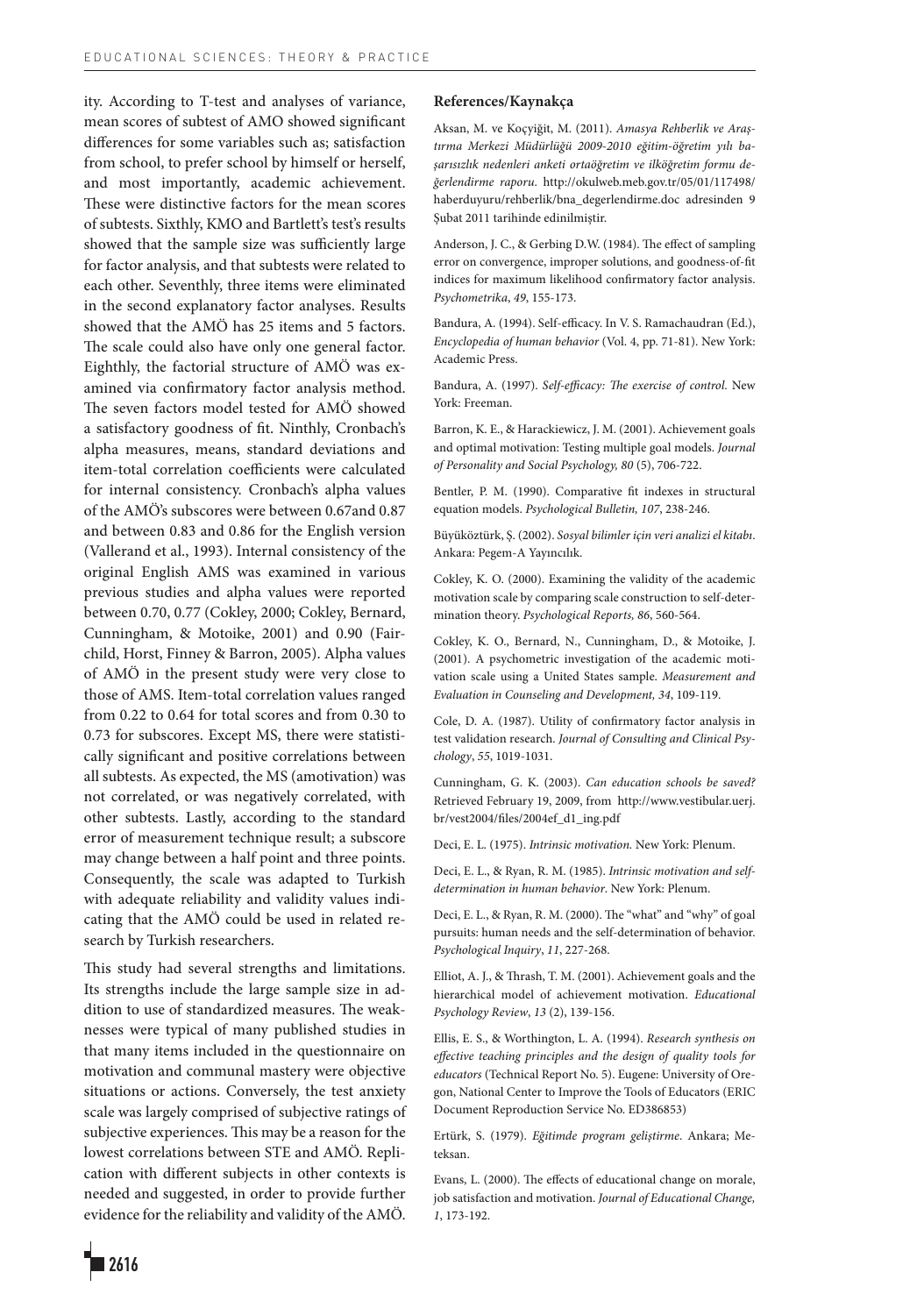Fairchild, A. J., Horst, S. J., Finney, S. J., & Barron, K. E. (2005). Evaluating new and existing validity evidence for the academic motivation scale. *Contemporary Educational Psychology*, *30* (3), 331-338.

Francis, A., Goheer, A., Haver-Dieter, R., Kaplan, A. D., Kerstetter, K., Kirk, A. L. et al. (2004). Promoting academic achievement and motivation: a discussion & contemporary issues based approach. Retrieved November 9, 2009, from http://www.wepapers.com/Papers/57793/Promoting\_Academic\_Achievement\_and\_\_Motivation-\_A\_Discussion\_%26\_ Contemporary\_Issues\_Based\_Approach

Grolnick, W. S., & Ryan, R. M. (1989). Parent styles associated with children's self-regulation and competence in school. *Journal of Educational Psychology, 81*, 143-154.

Hambleton, R. K., Merenda, P. F., & Spielberger, C. D. (2005). *Adapting educational and psychological tests for cross-cultural assessment*. Mahwah, New Jersey: Lawrence Erlbaum.

Hobfoll, S. E., Jackson, A., Hobfoll, I., Pierce, C. A., & Young, S. (2002). The impact of communal-mastery versus self mastery on emotional outcomes during stressful conditions: A prospective study of native American women. *American Journal of Community Psychology*, *30*, 853–871.

Hobfoll, S. E., Schröder, K. E. E., Wells, M., & Malek, M. (2002). Communal versus individualistic construction of sense of mastery in facing life challenges. *Journal of Social and Clinical Psychology*, *21*, 362–399.

Hu, L, T., & Bentler, P. M. (1999). Cut-off criteria for fit indexes in covariance structure analysis: Conventional criteria versus new alternatives. *Structural Equation Modeling*, *6*, 1-55.

Jöreskog, K. G., & Sörbom, D. (1993). *LISREL 8.80: Structural equation modeling with the SIMPLIS command language.* Hillsdale, New Jersey: Lawrence Erlbaum.

Jöroskog, K. G., & Sörbom, D. (1996). *Lisrel VI: Analysis of linear structural relationships by maximum likelihood*, *instrumental variables, and least squares methods*. Mooresville, IN: Scientific Software.

Karadeniz, Ş., Büyüköztürk, Ş., Akgün, Ö. E., Çakmak, E. K. ve Demirel, F. (2008). Turkish adaptation study of motivated strategies for learning questionnaire for 12–18 years old children: Results of confirmatory factor analysis. *The Turkish Online Journal of Educational Technology*, *7* (4), 1303-6521.

Karagüven, M. H. (2005, July). *Academic motivation and communal mastery of technical high school students*. Paper presented at the 25<sup>th</sup> International STAR Conference, Stress and Anxiety Research Society, Germany.

Keçeli-Kaysılı, B. (2008), Akademik başarının arttırılmasında aile katılımı. *Ankara Üniversitesi Eğitim Bilimleri Fakültesi, Özel Eğitim Dergisi, 9* (1), 69-83.

Marsh, H. W., & Hocevar, D. (1988). A new more powerful approach to multitrait-multimethod analyses: Application of second-order confirmatory factor analysis. *Journal of Applied Psychology*, *73*, 107-117.

Marsh, H. W., Balla, J. R., & McDonald, R. P.(1988). Goodnessof-fit indexes in confirmatory factor analysis: The effect of sample size. *Psychological Bulletin*, *103*, 391-410.

Matuga, J. M. (2009). Self-regulation, goal orientation, and academic achievement of secondary students in online university courses. *Educational Technology* & *Society*, *12* (3), 4–11.

McCaslin, M., & Hickey, D. T. (2001). Self-regulated learning and academic achievement: A Vygotskian view. In B. J. Zimmerman & D. H. Schunk (Eds.), *Self-regulated learning and academic achievement: Theoretical perspectives* (pp. 227-252). Mahwah, NJ: Erlbaum.

Miserandino, M. (1996). Children who do well in school: Individual differences in perceived competence and autonomy in above average children. *Journal of Educational Psychology*, *88*, 203-214.

Öner N. (1990). *Sınav kaygısı envanteri elkitabı*, Yayın no:1, İstanbul: YÖRET.

Pearlin, L. I., Lieberman, M. A., Menaghan, E. G., & Mullan, J. T. (1981). The stress process. *Journal of Health and Social Behavior*, *22*, 337-356.

Pintrich, P. R., & De Groot E. V. (1990). Motivational and selfregulated learning components of classroom academic performance, *Journal of Educational Psychology*, *82* (1), 33-40.

Pintrich, P. R., & Schunk, D. H. (2002). *Motivation in education: Theory, research, and applications* (2nd ed.). New Jersey: Prentice Hall.

Pintrich, P. R., Smith, D. A. F., Garcia, T., & McKeachie, W. J. (1991). *A manual for the use of the motivated strategies for learning*. The University of Michigan (ERIC Document Reproduction Service No: ED338122).

Renchler, R. (1992). *Student motivation, school culture, and academic achievement*. ERIC/CEM Trends and Issues Series, Number 7, USA.

Ryan, R. M., & Deci, E. L. (2000). Self-determination theory and the facilitation of intrinsic motivation, social development, and well-being. *American Psychologist, 55* (1), 68- 78.

Scheuermann, B. (2000). Curricular and instructional recommendations for creating safe, effective, and nurturing school environments for all students. In L. M. Bullock & R. A. Gabel (Eds.), *Positive academic and behavioral supports: creating safe, effective, and nurturing schools for all students*. Norfolk, VA: Council for Children with Behavioral Disorders (ERIC Document Reproduction Service No: ED457628)

Schwarzer, R. (1993). *Measurement of perceived self-efficacy: Psychometric scales for cross-cultural research*. Berlin: Freie Universität Berlin, Instituit für Psychologie.

Spielberger, C. D. (1979). *Understanding stress and anxiety*. New York: Harper.

Speilberger, C. D. (1980). *Preliminary professional manual for the test anxiety inventory*. C. A.; Consulting Psychologist Press.

Stipek, D. J. (2002). *Motivation to learn: Integrating theory and practice* (4th ed.). Boston; Ally & Bacon.

Thorkildsen, T. A., Nicholls, J. G., Bates, A., Brankis, N., & De-Bolt, T. (2002). *Motivation and the struggle to learn: responding to fractured experiences*. Boston, Massachusetts: Allyn and bacon.

Tonta, Y. (2008). *Faktör Analizi.* yunus.hacettepe.edu. tr/~tonta/courses/spring2008/bby208 adresinden 29 Nisan 2011 tarihinde edinilmiştir.

Tucker, C. M., Zayco, R. A., & Herman, K. C. (2002). Teacher child variables as predictors of academic engagement among low-income African American children. *Psychology in the School*, *39* (4), 477-488.